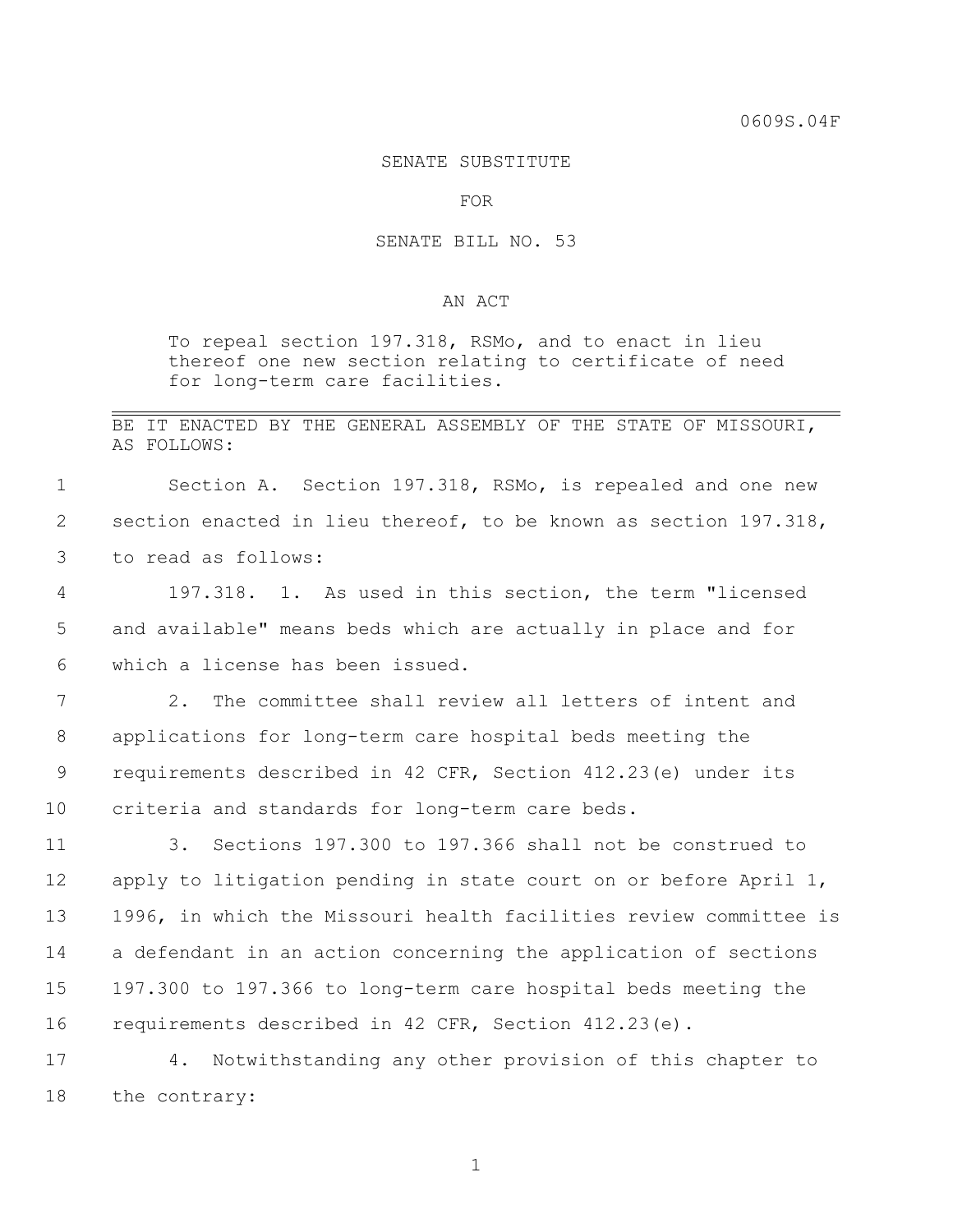(1) A facility licensed pursuant to chapter 198 may increase its licensed bed capacity by:

 (a) Submitting a letter of intent to expand to the division of regulation and licensure within the department of health and senior services and the health facilities review committee;

 (b) Certification from the division of regulation and licensure within the department of health and senior services that the facility:

 a. Has no patient care class I deficiencies within the last eighteen months; and

 b. Has maintained a ninety-percent average occupancy rate 12 for the previous six quarters;

 (c) Has made an effort to purchase beds for eighteen months following the date the letter of intent to expand is submitted pursuant to paragraph (a) of this subdivision. For purposes of this paragraph, an "effort to purchase" means a copy certified by the offeror as an offer to purchase beds from another licensed facility in the same licensure category; and

 (d) If an agreement is reached by the selling and purchasing entities, the health facilities review committee shall issue a certificate of need for the expansion of the purchaser facility upon surrender of the seller's license; or

 (e) If no agreement is reached by the selling and purchasing entities, the health facilities review committee shall permit an expansion for:

 a. A facility with more than forty beds may expand its licensed bed capacity within the same licensure category by twenty-five percent or thirty beds, whichever is greater, if that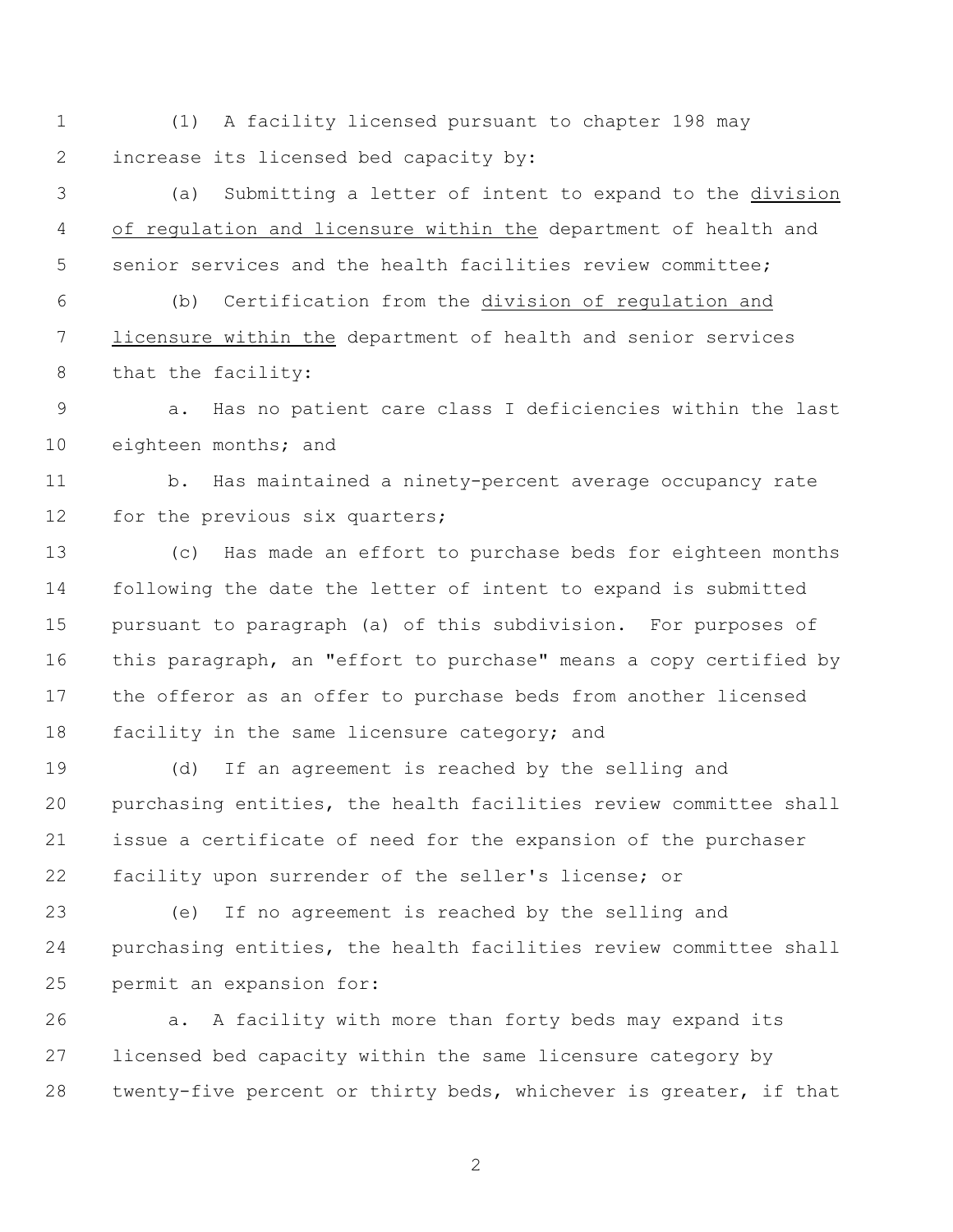same licensure category in such facility has experienced an average occupancy of ninety-three percent or greater over the previous six quarters;

 b. A facility with fewer than forty beds may expand its licensed bed capacity within the same licensure category by twenty-five percent or ten beds, whichever is greater, if that same licensure category in such facility has experienced an average occupancy of ninety-two percent or greater over the previous six quarters;

 c. A facility adding beds pursuant to subparagraphs a. or b. of this paragraph shall not expand by more than fifty percent of its then licensed bed capacity in the qualifying licensure category;

 (2) Any beds sold shall, for five years from the date of relicensure by the purchaser, remain unlicensed and unused for 16 any long-term care service in the selling facility, whether they do or do not require a license;

 (3) The beds purchased shall, for two years from the date 19 of purchase, remain in the bed inventory attributed to the selling facility and be considered by the department of social services as licensed and available for purposes of this section;

 (4) Any residential care facility licensed pursuant to chapter 198 may relocate any portion of such facility's current licensed beds to any other facility to be licensed within the same licensure category if both facilities are under the same licensure ownership or control, and are located within six miles of each other;

(5) A facility licensed pursuant to chapter 198 may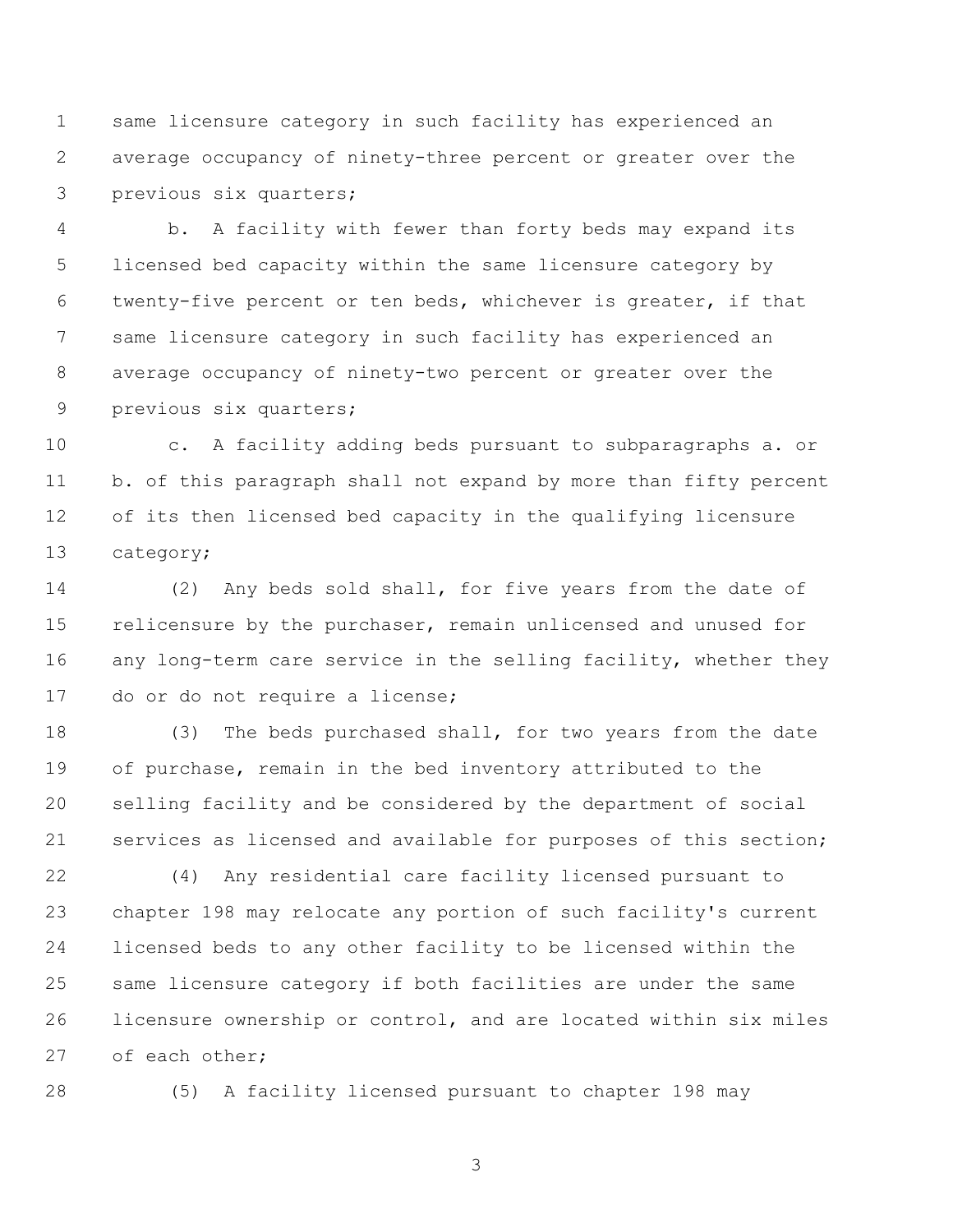transfer or sell individual long-term care licensed beds to facilities qualifying pursuant to paragraphs (a) and (b) of subdivision (1) of this subsection. Any facility which transfers or sells licensed beds shall not expand its licensed bed capacity in that licensure category for a period of five years from the date the licensure is relinquished.

 5. Any existing licensed and operating health care facility offering long-term care services may replace one-half of its licensed beds at the same site or a site not more than thirty miles from its current location if, for at least the most recent four consecutive calendar quarters, the facility operates only fifty percent of its then licensed capacity with every resident residing in a private room. In such case:

 (1) The facility shall report to the health and senior services vacant beds as unavailable for occupancy for at least 16 the most recent four consecutive calendar quarters;

 (2) The replacement beds shall be built to private room specifications and only used for single occupancy; and

 (3) The existing facility and proposed facility shall have the same owner or owners, regardless of corporate or business structure, and such owner or owners shall stipulate in writing that the existing facility beds to be replaced will not later be used to provide long-term care services. If the facility is being operated under a lease, both the lessee and the owner of the existing facility shall stipulate the same in writing.

 6. Nothing in this section shall prohibit a health care facility licensed pursuant to chapter 198 from being replaced in its entirety within fifteen miles of its existing site so long as